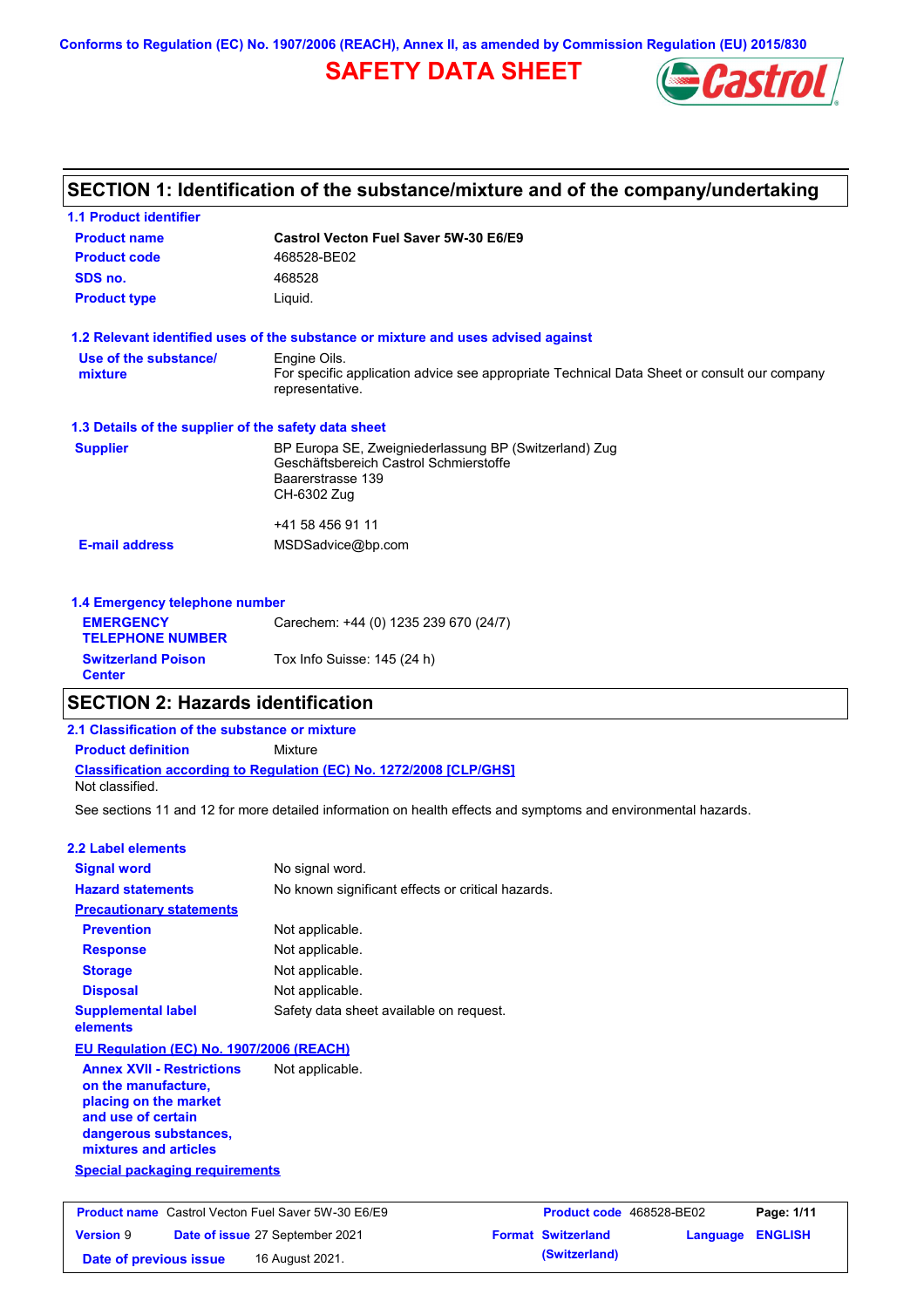# **SECTION 2: Hazards identification**

| <b>Containers to be fitted</b><br>with child-resistant<br>fastenings                                                     | Not applicable.                                                                                                                                                                                                          |
|--------------------------------------------------------------------------------------------------------------------------|--------------------------------------------------------------------------------------------------------------------------------------------------------------------------------------------------------------------------|
| <b>Tactile warning of danger</b>                                                                                         | Not applicable.                                                                                                                                                                                                          |
| 2.3 Other hazards                                                                                                        |                                                                                                                                                                                                                          |
| <b>Results of PBT and vPvB</b><br>assessment                                                                             | Product does not meet the criteria for PBT or vPvB according to Regulation (EC) No. 1907/2006,<br>Annex XIII.                                                                                                            |
| <b>Product meets the criteria</b><br>for PBT or vPvB according<br>to Regulation (EC) No.<br><b>1907/2006, Annex XIII</b> | This mixture does not contain any substances that are assessed to be a PBT or a vPvB.                                                                                                                                    |
| Other hazards which do<br>not result in classification                                                                   | Defatting to the skin.<br>USED ENGINE OILS<br>Used engine oil may contain hazardous components which have the potential to cause skin<br>cancer.<br>See Toxicological Information, section 11 of this Safety Data Sheet. |

### **SECTION 3: Composition/information on ingredients**

### **3.2 Mixtures**

Highly refined base oil (IP 346 DMSO extract < 3%). Synthetic base stock. Proprietary performance additives. Distillates (petroleum), hydrotreated heavy paraffinic REACH #: 01-2119484627-25 ≥25 - ≤50 EC: 265-157-1 CAS: 64742-54-7 Index: 649-467-00-8 Asp. Tox. 1, H304 [1] [2] Distillates (petroleum), hydrotreated heavy paraffinic REACH #: 01-2119484627-25 EC: 265-157-1 CAS: 64742-54-7 Index: 649-467-00-8 Not classified. [2] Distillates (petroleum), solventdewaxed heavy paraffinic REACH #: 01-2119471299-27 EC: 265-169-7 CAS: 64742-65-0 Index: 649-474-00-6 Asp. Tox. 1, H304 [1] [2] Distillates (petroleum), hydrotreated light paraffinic REACH #: 01-2119487077-29 EC: 265-158-7 Asp. Tox. 1, H304 [1] [2] **Product/ingredient name % Regulation (EC) No. Identifiers Type 1272/2008 [CLP]** Mixture **Product definition**

#### CAS: 64742-55-8 Index: 649-468-00-3 Distillates (petroleum), solventdewaxed light paraffinic REACH #: 01-2119480132-48 EC: 265-159-2 CAS: 64742-56-9 Index: 649-469-00-9 Asp. Tox. 1, H304 [1] [2]

### **See Section 16 for the full text of the H statements declared above.**

Type

[1] Substance classified with a health or environmental hazard

[2] Substance with a workplace exposure limit

[3] Substance meets the criteria for PBT according to Regulation (EC) No. 1907/2006, Annex XIII

[4] Substance meets the criteria for vPvB according to Regulation (EC) No. 1907/2006, Annex XIII

[5] Substance of equivalent concern

[6] Additional disclosure due to company policy

Occupational exposure limits, if available, are listed in Section 8.

| <b>Product name</b> Castrol Vecton Fuel Saver 5W-30 E6/E9 |  | <b>Product code</b> 468528-BE02        |  | Page: 2/11                |                         |  |
|-----------------------------------------------------------|--|----------------------------------------|--|---------------------------|-------------------------|--|
| <b>Version 9</b>                                          |  | <b>Date of issue 27 September 2021</b> |  | <b>Format Switzerland</b> | <b>Language ENGLISH</b> |  |
| Date of previous issue                                    |  | 16 August 2021.                        |  | (Switzerland)             |                         |  |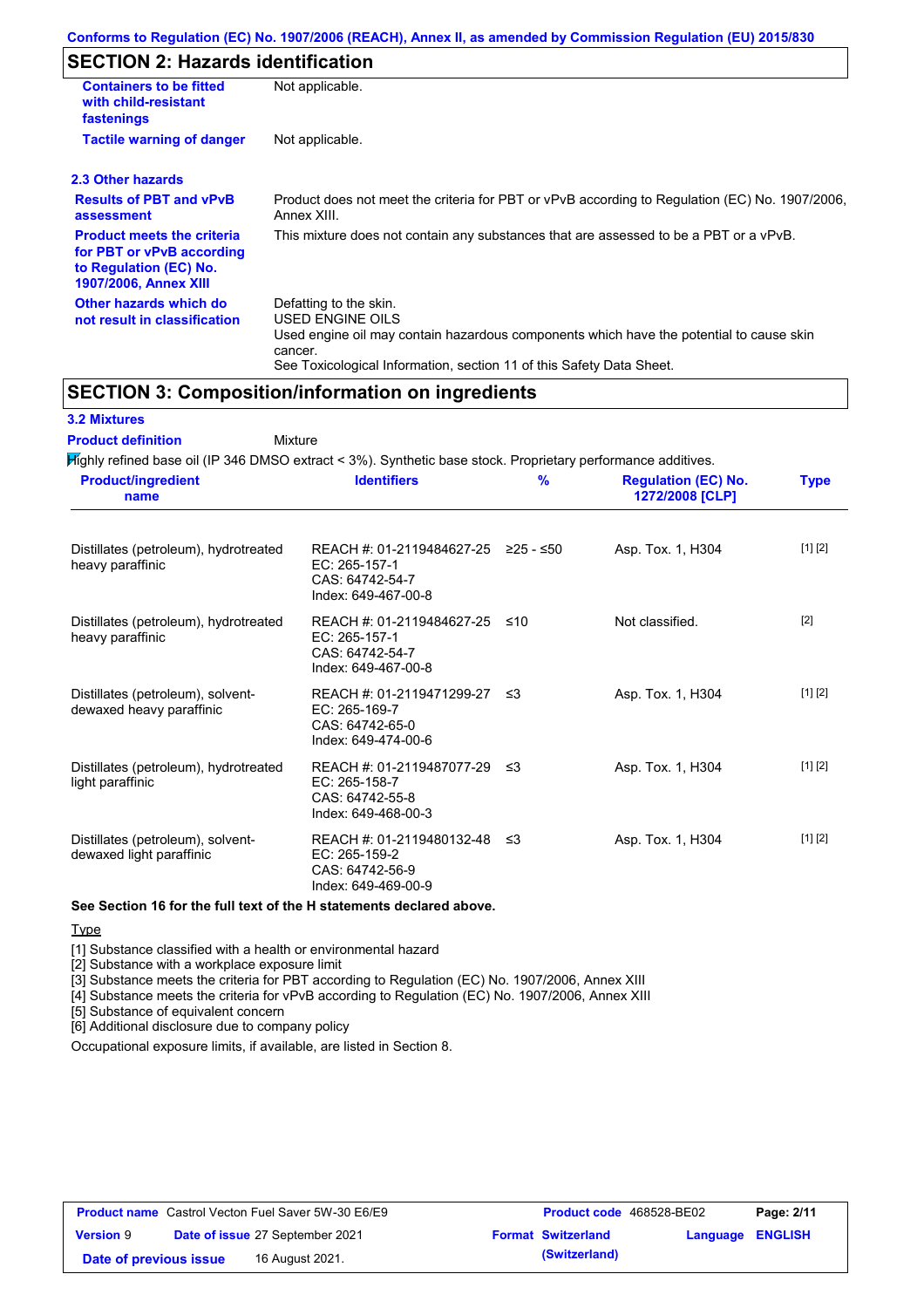# **SECTION 4: First aid measures**

#### Do not induce vomiting unless directed to do so by medical personnel. Get medical attention if symptoms occur. In case of contact, immediately flush eyes with plenty of water for at least 15 minutes. Eyelids should be held away from the eyeball to ensure thorough rinsing. Check for and remove any contact lenses. Get medical attention. **4.1 Description of first aid measures** If inhaled, remove to fresh air. Get medical attention if symptoms occur. **Ingestion Inhalation Eye contact Protection of first-aiders** No action shall be taken involving any personal risk or without suitable training. **Skin contact** Wash skin thoroughly with soap and water or use recognised skin cleanser. Remove contaminated clothing and shoes. Wash clothing before reuse. Clean shoes thoroughly before reuse. Get medical attention if irritation develops.

### **4.2 Most important symptoms and effects, both acute and delayed**

See Section 11 for more detailed information on health effects and symptoms.

### **Potential acute health effects**

| <b>Inhalation</b>   | Vapour inhalation under ambient conditions is not normally a problem due to low vapour                            |
|---------------------|-------------------------------------------------------------------------------------------------------------------|
|                     | pressure.                                                                                                         |
| <b>Ingestion</b>    | No known significant effects or critical hazards.                                                                 |
| <b>Skin contact</b> | Defatting to the skin. May cause skin dryness and irritation.                                                     |
| Eye contact         | No known significant effects or critical hazards.                                                                 |
|                     | Delayed and immediate effects as well as chronic effects from short and long-term exposure                        |
| <b>Inhalation</b>   | Overexposure to the inhalation of airborne droplets or aerosols may cause irritation of the<br>respiratory tract. |
| <b>Ingestion</b>    | Ingestion of large quantities may cause nausea and diarrhoea.                                                     |
| <b>Skin contact</b> | Prolonged or repeated contact can defat the skin and lead to irritation and/or dermatitis.                        |
| Eye contact         | Potential risk of transient stinging or redness if accidental eye contact occurs.                                 |

### **4.3 Indication of any immediate medical attention and special treatment needed**

**Notes to physician** Treatment should in general be symptomatic and directed to relieving any effects.

### **SECTION 5: Firefighting measures**

| 5.1 Extinguishing media                                   |                                                                                                                                                                                                                                                                                                                                                                   |
|-----------------------------------------------------------|-------------------------------------------------------------------------------------------------------------------------------------------------------------------------------------------------------------------------------------------------------------------------------------------------------------------------------------------------------------------|
| <b>Suitable extinguishing</b><br>media                    | In case of fire, use foam, dry chemical or carbon dioxide extinguisher or spray.                                                                                                                                                                                                                                                                                  |
| <b>Unsuitable extinguishing</b><br>media                  | Do not use water jet. The use of a water jet may cause the fire to spread by splashing the<br>burning product.                                                                                                                                                                                                                                                    |
| 5.2 Special hazards arising from the substance or mixture |                                                                                                                                                                                                                                                                                                                                                                   |
| <b>Hazards from the</b><br>substance or mixture           | In a fire or if heated, a pressure increase will occur and the container may burst.                                                                                                                                                                                                                                                                               |
| <b>Hazardous combustion</b><br>products                   | Combustion products may include the following:<br>carbon oxides (CO, CO <sub>2</sub> ) (carbon monoxide, carbon dioxide)                                                                                                                                                                                                                                          |
| 5.3 Advice for firefighters                               |                                                                                                                                                                                                                                                                                                                                                                   |
| <b>Special precautions for</b><br>fire-fighters           | No action shall be taken involving any personal risk or without suitable training. Promptly<br>isolate the scene by removing all persons from the vicinity of the incident if there is a fire.                                                                                                                                                                    |
| <b>Special protective</b><br>equipment for fire-fighters  | Fire-fighters should wear appropriate protective equipment and self-contained breathing<br>apparatus (SCBA) with a full face-piece operated in positive pressure mode. Clothing for fire-<br>fighters (including helmets, protective boots and gloves) conforming to European standard EN<br>469 will provide a basic level of protection for chemical incidents. |

### **SECTION 6: Accidental release measures**

### **6.1 Personal precautions, protective equipment and emergency procedures**

| For non-emergency<br>personnel                                                                                                                                                                                                               | appropriate personal protective equipment. | No action shall be taken involving any personal risk or without suitable training. Evacuate<br>surrounding areas. Keep unnecessary and unprotected personnel from entering. Do not touch<br>or walk through spilt material. Floors may be slippery; use care to avoid falling. Put on |               |                                 |                |  |
|----------------------------------------------------------------------------------------------------------------------------------------------------------------------------------------------------------------------------------------------|--------------------------------------------|---------------------------------------------------------------------------------------------------------------------------------------------------------------------------------------------------------------------------------------------------------------------------------------|---------------|---------------------------------|----------------|--|
| If specialised clothing is required to deal with the spillage, take note of any information in<br>For emergency responders<br>Section 8 on suitable and unsuitable materials. See also the information in "For non-<br>emergency personnel". |                                            |                                                                                                                                                                                                                                                                                       |               |                                 |                |  |
| <b>Product name</b> Castrol Vecton Fuel Saver 5W-30 E6/E9                                                                                                                                                                                    |                                            |                                                                                                                                                                                                                                                                                       |               | <b>Product code</b> 468528-BE02 | Page: 3/11     |  |
| <b>Version 9</b>                                                                                                                                                                                                                             | Date of issue 27 September 2021            | <b>Format Switzerland</b>                                                                                                                                                                                                                                                             |               | Language                        | <b>ENGLISH</b> |  |
| Date of previous issue                                                                                                                                                                                                                       | 16 August 2021.                            |                                                                                                                                                                                                                                                                                       | (Switzerland) |                                 |                |  |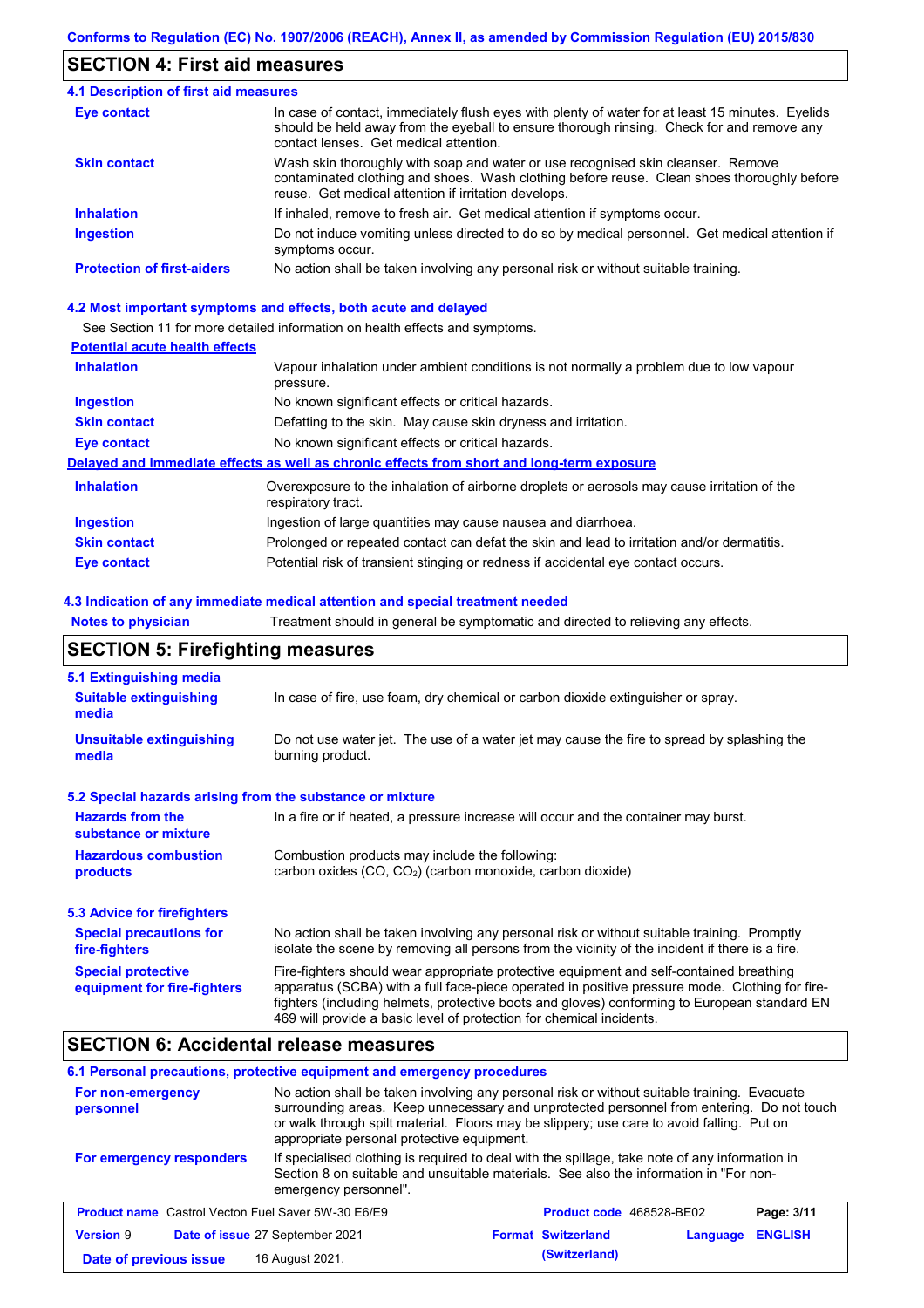# **SECTION 6: Accidental release measures**

| <b>6.2 Environmental</b><br>precautions                  | Avoid dispersal of spilt material and runoff and contact with soil, waterways, drains and sewers.<br>Inform the relevant authorities if the product has caused environmental pollution (sewers,<br>waterways, soil or air).                                                                                                                                                                    |
|----------------------------------------------------------|------------------------------------------------------------------------------------------------------------------------------------------------------------------------------------------------------------------------------------------------------------------------------------------------------------------------------------------------------------------------------------------------|
| 6.3 Methods and material for containment and cleaning up |                                                                                                                                                                                                                                                                                                                                                                                                |
| <b>Small spill</b>                                       | Stop leak if without risk. Move containers from spill area. Absorb with an inert material and<br>place in an appropriate waste disposal container. Dispose of via a licensed waste disposal<br>contractor.                                                                                                                                                                                     |
| Large spill                                              | Stop leak if without risk. Move containers from spill area. Prevent entry into sewers, water<br>courses, basements or confined areas. Contain and collect spillage with non-combustible,<br>absorbent material e.g. sand, earth, vermiculite or diatomaceous earth and place in container<br>for disposal according to local regulations. Dispose of via a licensed waste disposal contractor. |
| 6.4 Reference to other<br><b>sections</b>                | See Section 1 for emergency contact information.<br>See Section 5 for firefighting measures.<br>See Section 8 for information on appropriate personal protective equipment.<br>See Section 12 for environmental precautions.<br>See Section 13 for additional waste treatment information.                                                                                                     |

# **SECTION 7: Handling and storage**

### **7.1 Precautions for safe handling**

| <b>Protective measures</b>                                                           | Put on appropriate personal protective equipment.                                                                                                                                                                                                                                                                                                                                                                                                                                        |
|--------------------------------------------------------------------------------------|------------------------------------------------------------------------------------------------------------------------------------------------------------------------------------------------------------------------------------------------------------------------------------------------------------------------------------------------------------------------------------------------------------------------------------------------------------------------------------------|
| <b>Advice on general</b><br>occupational hygiene                                     | Eating, drinking and smoking should be prohibited in areas where this material is handled,<br>stored and processed. Wash thoroughly after handling. Remove contaminated clothing and<br>protective equipment before entering eating areas. See also Section 8 for additional<br>information on hygiene measures.                                                                                                                                                                         |
| <b>7.2 Conditions for safe</b><br>storage, including any<br><i>incompatibilities</i> | Store in accordance with local requlations. Store in a dry, cool and well-ventilated area, away<br>from incompatible materials (see Section 10). Keep away from heat and direct sunlight. Keep<br>container tightly closed and sealed until ready for use. Containers that have been opened must<br>be carefully resealed and kept upright to prevent leakage. Store and use only in equipment/<br>containers designed for use with this product. Do not store in unlabelled containers. |
| <b>Not suitable</b>                                                                  | Prolonged exposure to elevated temperature                                                                                                                                                                                                                                                                                                                                                                                                                                               |
| 7.3 Specific end use(s)                                                              |                                                                                                                                                                                                                                                                                                                                                                                                                                                                                          |

**Recommendations**

See section 1.2 and Exposure scenarios in annex, if applicable.

# **SECTION 8: Exposure controls/personal protection**

### **8.1 Control parameters**

| <b>Occupational exposure limits</b>                          |                                                                                                                         |
|--------------------------------------------------------------|-------------------------------------------------------------------------------------------------------------------------|
| <b>Product/ingredient name</b>                               | <b>Exposure limit values</b>                                                                                            |
| Distillates (petroleum), hydrotreated heavy paraffinic       | <b>SUVA (Switzerland).</b><br>TWA: 5 mg/m <sup>3</sup> 8 hours. Issued/Revised: 1/2016 Form: Inhalable fraction         |
| Distillates (petroleum), hydrotreated heavy paraffinic       | SUVA (Switzerland).<br>TWA: 5 mg/m <sup>3</sup> 8 hours. Issued/Revised: 1/2016 Form: Inhalable fraction                |
| Distillates (petroleum), solvent-dewaxed heavy               | <b>SUVA (Switzerland).</b>                                                                                              |
| paraffinic                                                   | TWA: 5 mg/m <sup>3</sup> 8 hours. Issued/Revised: 1/2016 Form: Inhalable fraction                                       |
| Distillates (petroleum), hydrotreated light paraffinic       | SUVA (Switzerland).<br>TWA: 5 mg/m <sup>3</sup> 8 hours. Issued/Revised: 1/2016 Form: Inhalable fraction                |
| Distillates (petroleum), solvent-dewaxed light<br>paraffinic | <b>SUVA (Switzerland).</b>                                                                                              |
|                                                              | TWA: 5 mg/m <sup>3</sup> 8 hours. Issued/Revised: 1/2016 Form: Inhalable fraction                                       |
|                                                              | Whilst specific OFI s for certain components may be shown in this section, other components may be present in any mist. |

Whilst specific OELs for certain components may be shown in this section, other components may be present in any mist, vapour or dust produced. Therefore, the specific OELs may not be applicable to the product as a whole and are provided for guidance only.

| <b>Product name</b> Castrol Vecton Fuel Saver 5W-30 E6/E9 |  | <b>Product code</b> 468528-BE02 |  | Page: 4/11                |                         |  |
|-----------------------------------------------------------|--|---------------------------------|--|---------------------------|-------------------------|--|
| <b>Version 9</b>                                          |  | Date of issue 27 September 2021 |  | <b>Format Switzerland</b> | <b>Language ENGLISH</b> |  |
| Date of previous issue                                    |  | 16 August 2021.                 |  | (Switzerland)             |                         |  |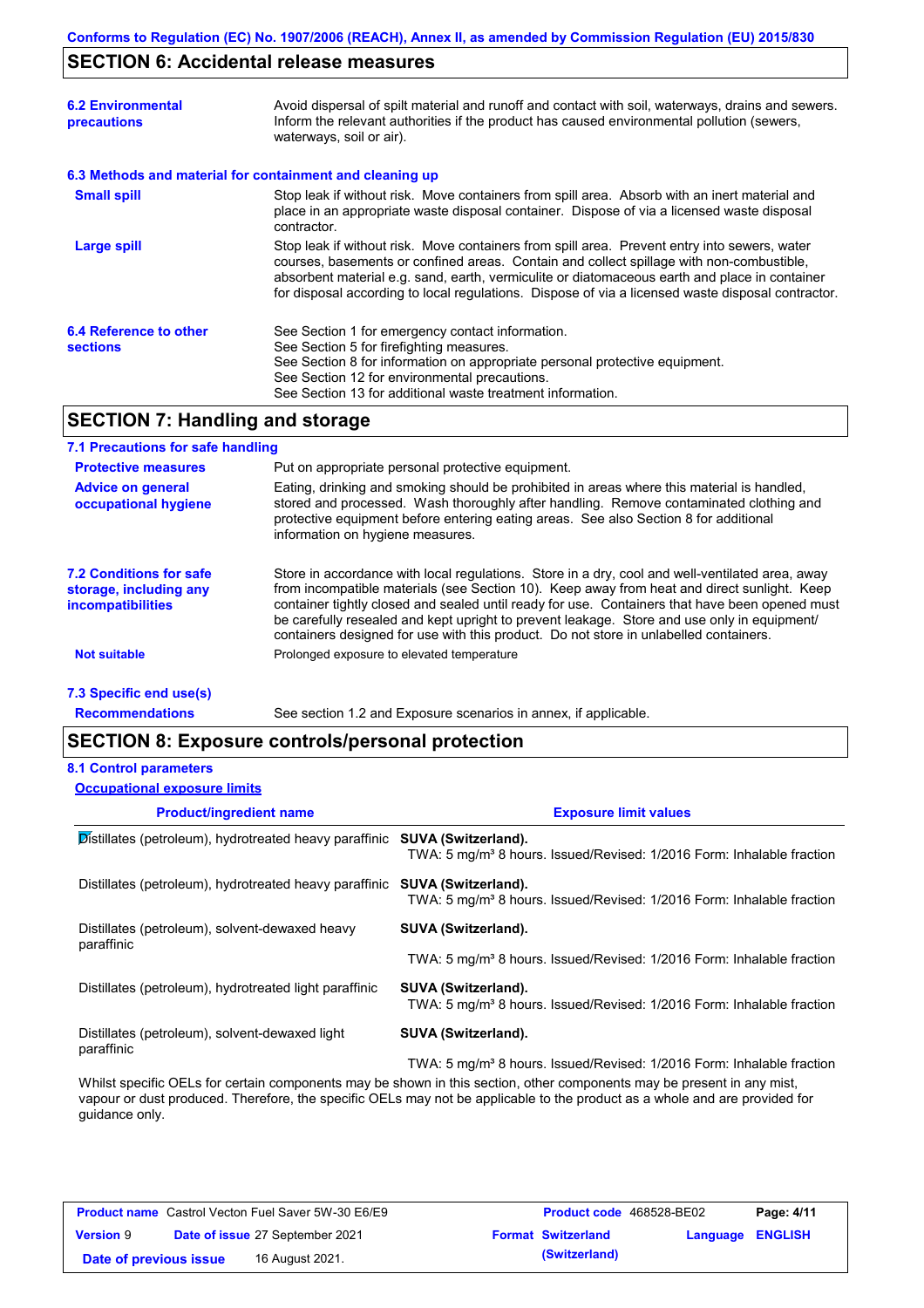# **SECTION 8: Exposure controls/personal protection**

| <b>Recommended monitoring</b><br>procedures                 |                                                           | If this product contains ingredients with exposure limits, personal, workplace atmosphere or<br>biological monitoring may be required to determine the effectiveness of the ventilation or other<br>control measures and/or the necessity to use respiratory protective equipment. Reference<br>should be made to monitoring standards, such as the following: European Standard EN 689<br>(Workplace atmospheres - Guidance for the assessment of exposure by inhalation to chemical<br>agents for comparison with limit values and measurement strategy) European Standard EN<br>14042 (Workplace atmospheres - Guide for the application and use of procedures for the<br>assessment of exposure to chemical and biological agents) European Standard EN 482<br>(Workplace atmospheres - General requirements for the performance of procedures for the<br>measurement of chemical agents) Reference to national guidance documents for methods for<br>the determination of hazardous substances will also be required. |                  |            |
|-------------------------------------------------------------|-----------------------------------------------------------|----------------------------------------------------------------------------------------------------------------------------------------------------------------------------------------------------------------------------------------------------------------------------------------------------------------------------------------------------------------------------------------------------------------------------------------------------------------------------------------------------------------------------------------------------------------------------------------------------------------------------------------------------------------------------------------------------------------------------------------------------------------------------------------------------------------------------------------------------------------------------------------------------------------------------------------------------------------------------------------------------------------------------|------------------|------------|
| <b>Derived No Effect Level</b><br>No DNELs/DMELs available. |                                                           |                                                                                                                                                                                                                                                                                                                                                                                                                                                                                                                                                                                                                                                                                                                                                                                                                                                                                                                                                                                                                            |                  |            |
| <b>Predicted No Effect Concentration</b>                    |                                                           |                                                                                                                                                                                                                                                                                                                                                                                                                                                                                                                                                                                                                                                                                                                                                                                                                                                                                                                                                                                                                            |                  |            |
| No PNECs available                                          |                                                           |                                                                                                                                                                                                                                                                                                                                                                                                                                                                                                                                                                                                                                                                                                                                                                                                                                                                                                                                                                                                                            |                  |            |
| <b>8.2 Exposure controls</b>                                |                                                           |                                                                                                                                                                                                                                                                                                                                                                                                                                                                                                                                                                                                                                                                                                                                                                                                                                                                                                                                                                                                                            |                  |            |
| <b>Appropriate engineering</b>                              |                                                           | Provide exhaust ventilation or other engineering controls to keep the relevant airborne                                                                                                                                                                                                                                                                                                                                                                                                                                                                                                                                                                                                                                                                                                                                                                                                                                                                                                                                    |                  |            |
| controls                                                    | kept in good condition and properly maintained.           | concentrations below their respective occupational exposure limits.<br>All activities involving chemicals should be assessed for their risks to health, to ensure<br>exposures are adequately controlled. Personal protective equipment should only be considered<br>after other forms of control measures (e.g. engineering controls) have been suitably evaluated.<br>Personal protective equipment should conform to appropriate standards, be suitable for use, be<br>Your supplier of personal protective equipment should be consulted for advice on selection and<br>appropriate standards. For further information contact your national organisation for standards.<br>The final choice of protective equipment will depend upon a risk assessment. It is important to<br>ensure that all items of personal protective equipment are compatible.                                                                                                                                                                  |                  |            |
| <b>Individual protection measures</b>                       |                                                           |                                                                                                                                                                                                                                                                                                                                                                                                                                                                                                                                                                                                                                                                                                                                                                                                                                                                                                                                                                                                                            |                  |            |
| <b>Hygiene measures</b>                                     |                                                           | Wash hands, forearms and face thoroughly after handling chemical products, before eating,<br>smoking and using the lavatory and at the end of the working period. Ensure that eyewash<br>stations and safety showers are close to the workstation location.                                                                                                                                                                                                                                                                                                                                                                                                                                                                                                                                                                                                                                                                                                                                                                |                  |            |
| <b>Respiratory protection</b>                               | of the working conditions.                                | In case of insufficient ventilation, wear suitable respiratory equipment.<br>The correct choice of respiratory protection depends upon the chemicals being handled, the<br>conditions of work and use, and the condition of the respiratory equipment. Safety procedures<br>should be developed for each intended application. Respiratory protection equipment should<br>therefore be chosen in consultation with the supplier/manufacturer and with a full assessment                                                                                                                                                                                                                                                                                                                                                                                                                                                                                                                                                    |                  |            |
| <b>Eye/face protection</b><br><b>Skin protection</b>        | Safety glasses with side shields.                         |                                                                                                                                                                                                                                                                                                                                                                                                                                                                                                                                                                                                                                                                                                                                                                                                                                                                                                                                                                                                                            |                  |            |
| <b>Hand protection</b>                                      | <b>General Information:</b>                               |                                                                                                                                                                                                                                                                                                                                                                                                                                                                                                                                                                                                                                                                                                                                                                                                                                                                                                                                                                                                                            |                  |            |
|                                                             |                                                           | Because specific work environments and material handling practices vary, safety procedures<br>should be developed for each intended application. The correct choice of protective gloves<br>depends upon the chemicals being handled, and the conditions of work and use. Most gloves<br>provide protection for only a limited time before they must be discarded and replaced (even the<br>best chemically resistant gloves will break down after repeated chemical exposures).                                                                                                                                                                                                                                                                                                                                                                                                                                                                                                                                           |                  |            |
|                                                             | a full assessment of the working conditions.              | Gloves should be chosen in consultation with the supplier / manufacturer and taking account of                                                                                                                                                                                                                                                                                                                                                                                                                                                                                                                                                                                                                                                                                                                                                                                                                                                                                                                             |                  |            |
|                                                             | Recommended: Nitrile gloves.<br><b>Breakthrough time:</b> |                                                                                                                                                                                                                                                                                                                                                                                                                                                                                                                                                                                                                                                                                                                                                                                                                                                                                                                                                                                                                            |                  |            |
|                                                             |                                                           | Breakthrough time data are generated by glove manufacturers under laboratory test conditions<br>and represent how long a glove can be expected to provide effective permeation resistance. It<br>is important when following breakthrough time recommendations that actual workplace<br>conditions are taken into account. Always consult with your glove supplier for up-to-date<br>technical information on breakthrough times for the recommended glove type.<br>Our recommendations on the selection of gloves are as follows:                                                                                                                                                                                                                                                                                                                                                                                                                                                                                         |                  |            |
|                                                             | Continuous contact:                                       |                                                                                                                                                                                                                                                                                                                                                                                                                                                                                                                                                                                                                                                                                                                                                                                                                                                                                                                                                                                                                            |                  |            |
|                                                             | can be obtained.                                          | Gloves with a minimum breakthrough time of 240 minutes, or >480 minutes if suitable gloves<br>If suitable gloves are not available to offer that level of protection, gloves with shorter<br>breakthrough times may be acceptable as long as appropriate glove maintenance and                                                                                                                                                                                                                                                                                                                                                                                                                                                                                                                                                                                                                                                                                                                                             |                  |            |
| <b>Product name</b> Castrol Vecton Fuel Saver 5W-30 E6/E9   |                                                           | Product code 468528-BE02                                                                                                                                                                                                                                                                                                                                                                                                                                                                                                                                                                                                                                                                                                                                                                                                                                                                                                                                                                                                   |                  | Page: 5/11 |
| <b>Version 9</b>                                            | Date of issue 27 September 2021                           | <b>Format Switzerland</b>                                                                                                                                                                                                                                                                                                                                                                                                                                                                                                                                                                                                                                                                                                                                                                                                                                                                                                                                                                                                  | Language ENGLISH |            |
| Date of previous issue                                      | 16 August 2021.                                           | (Switzerland)                                                                                                                                                                                                                                                                                                                                                                                                                                                                                                                                                                                                                                                                                                                                                                                                                                                                                                                                                                                                              |                  |            |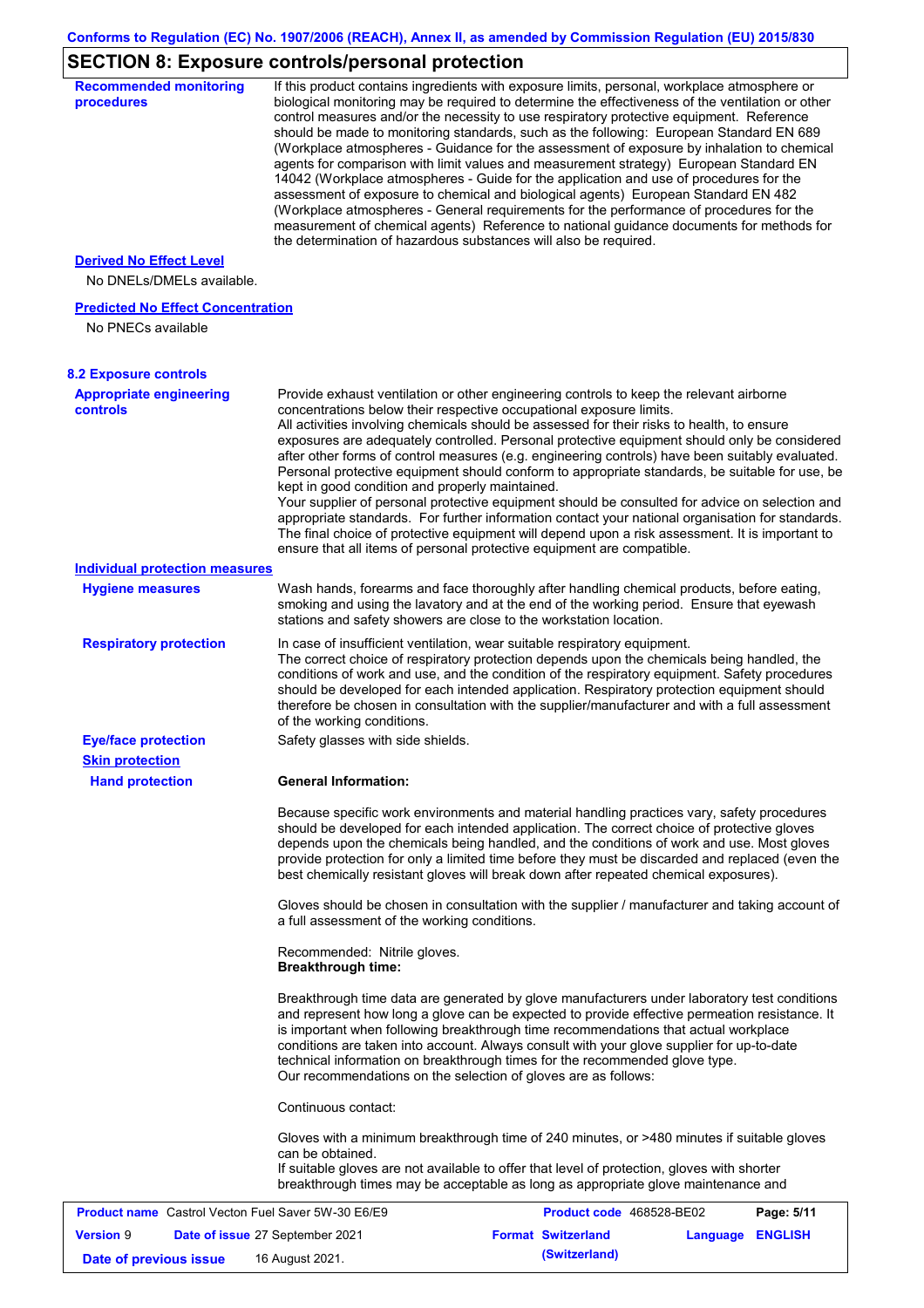# **SECTION 8: Exposure controls/personal protection**

replacement regimes are determined and adhered to.

Short-term / splash protection:

|                                                    | Recommended breakthrough times as above.<br>It is recognised that for short-term, transient exposures, gloves with shorter breakthrough times<br>may commonly be used. Therefore, appropriate maintenance and replacement regimes must<br>be determined and rigorously followed.<br><b>Glove Thickness:</b><br>For general applications, we recommend gloves with a thickness typically greater than 0.35 mm.                                                                                                                                                                                                                                                    |
|----------------------------------------------------|------------------------------------------------------------------------------------------------------------------------------------------------------------------------------------------------------------------------------------------------------------------------------------------------------------------------------------------------------------------------------------------------------------------------------------------------------------------------------------------------------------------------------------------------------------------------------------------------------------------------------------------------------------------|
|                                                    |                                                                                                                                                                                                                                                                                                                                                                                                                                                                                                                                                                                                                                                                  |
|                                                    |                                                                                                                                                                                                                                                                                                                                                                                                                                                                                                                                                                                                                                                                  |
|                                                    |                                                                                                                                                                                                                                                                                                                                                                                                                                                                                                                                                                                                                                                                  |
|                                                    | It should be emphasised that glove thickness is not necessarily a good predictor of glove<br>resistance to a specific chemical, as the permeation efficiency of the glove will be dependent<br>on the exact composition of the glove material. Therefore, glove selection should also be based<br>on consideration of the task requirements and knowledge of breakthrough times.<br>Glove thickness may also vary depending on the glove manufacturer, the glove type and the<br>glove model. Therefore, the manufacturers' technical data should always be taken into account<br>to ensure selection of the most appropriate glove for the task.                |
|                                                    | Note: Depending on the activity being conducted, gloves of varying thickness may be required<br>for specific tasks. For example:                                                                                                                                                                                                                                                                                                                                                                                                                                                                                                                                 |
|                                                    | • Thinner gloves (down to 0.1 mm or less) may be required where a high degree of manual<br>dexterity is needed. However, these gloves are only likely to give short duration protection and<br>would normally be just for single use applications, then disposed of.                                                                                                                                                                                                                                                                                                                                                                                             |
|                                                    | • Thicker gloves (up to 3 mm or more) may be required where there is a mechanical (as well<br>as a chemical) risk i.e. where there is abrasion or puncture potential.                                                                                                                                                                                                                                                                                                                                                                                                                                                                                            |
| <b>Skin and body</b>                               | Use of protective clothing is good industrial practice.<br>Personal protective equipment for the body should be selected based on the task being<br>performed and the risks involved and should be approved by a specialist before handling this<br>product.<br>Cotton or polyester/cotton overalls will only provide protection against light superficial<br>contamination that will not soak through to the skin. Overalls should be laundered on a regular<br>basis. When the risk of skin exposure is high (e.g. when cleaning up spillages or if there is a<br>risk of splashing) then chemical resistant aprons and/or impervious chemical suits and boots |
| <b>Refer to standards:</b>                         | will be required.<br>Respiratory protection: EN 529<br>Gloves: EN 420, EN 374<br>Eye protection: EN 166<br>Filtering half-mask: EN 149<br>Filtering half-mask with valve: EN 405<br>Half-mask: EN 140 plus filter<br>Full-face mask: EN 136 plus filter<br>Particulate filters: EN 143<br>Gas/combined filters: EN 14387                                                                                                                                                                                                                                                                                                                                         |
| <b>Environmental exposure</b><br>controls          | Emissions from ventilation or work process equipment should be checked to ensure they<br>comply with the requirements of environmental protection legislation. In some cases, fume<br>scrubbers, filters or engineering modifications to the process equipment will be necessary to<br>reduce emissions to acceptable levels.                                                                                                                                                                                                                                                                                                                                    |
| <b>SECTION 9: Physical and chemical properties</b> |                                                                                                                                                                                                                                                                                                                                                                                                                                                                                                                                                                                                                                                                  |

| <b>Appearance</b>                                         |                  |                           |          |                |
|-----------------------------------------------------------|------------------|---------------------------|----------|----------------|
| <b>Physical state</b>                                     | Liguid.          |                           |          |                |
| <b>Colour</b>                                             | Amber. [Light]   |                           |          |                |
| <b>Odour</b>                                              | Not available.   |                           |          |                |
| <b>Odour threshold</b>                                    | Not available.   |                           |          |                |
| pH                                                        | Not applicable.  |                           |          |                |
| <b>Melting point/freezing point</b>                       | Not available.   |                           |          |                |
| Initial boiling point and boiling<br>range                | Not available.   |                           |          |                |
| <b>Pour point</b>                                         | -48 $^{\circ}$ C |                           |          |                |
| <b>Product name</b> Castrol Vecton Fuel Saver 5W-30 E6/E9 |                  | Product code 468528-BE02  |          | Page: 6/11     |
| <b>Version 9</b><br>Date of issue 27 September 2021       |                  | <b>Format Switzerland</b> | Language | <b>ENGLISH</b> |
| Date of previous issue                                    | 16 August 2021.  | (Switzerland)             |          |                |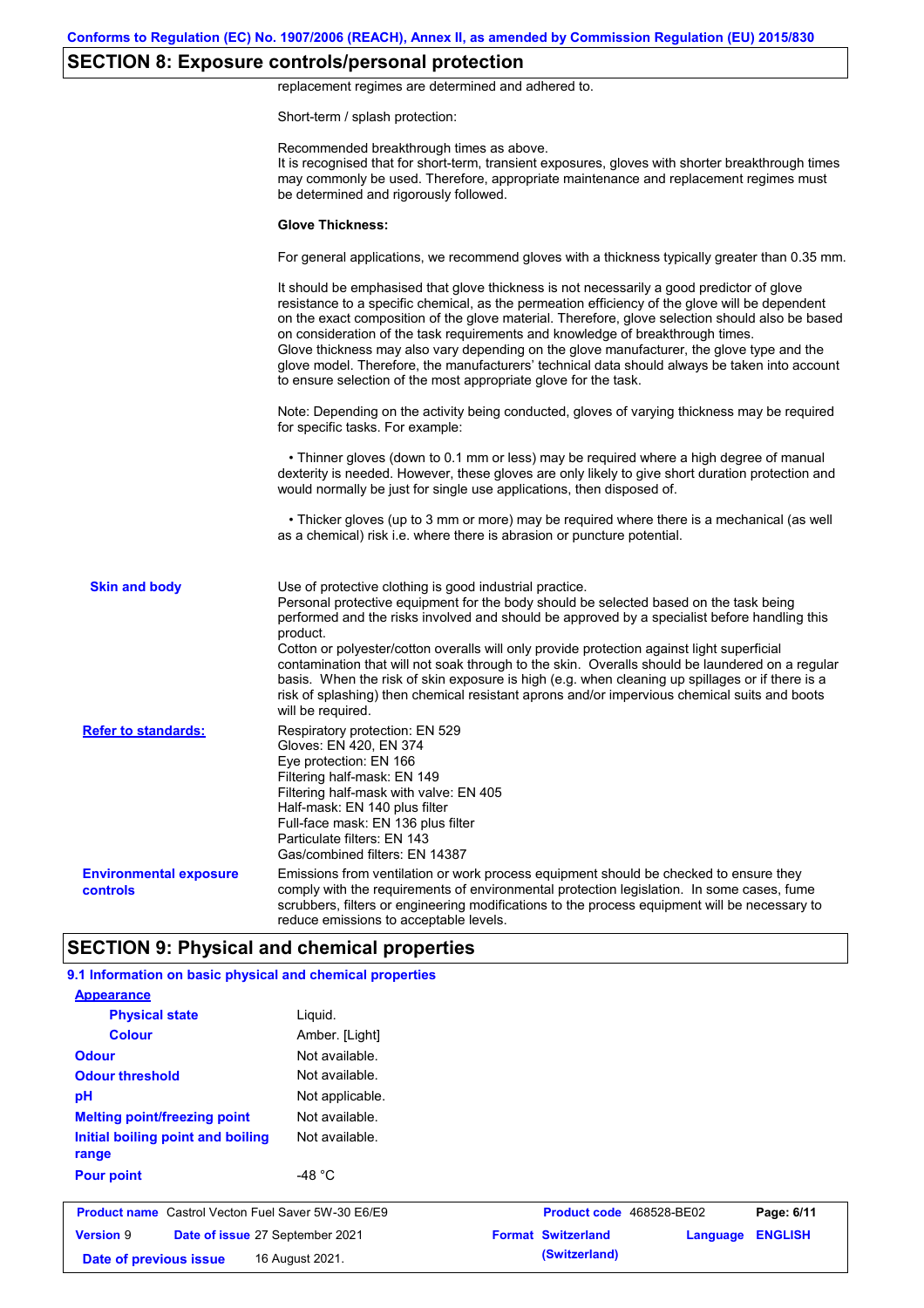# **SECTION 9: Physical and chemical properties**

| <b>Flash point</b>                                     | Closed cup: 199°C (390.2°F) [Pensky-Martens.]<br>Open cup: 228°C (442.4°F) [Cleveland.]                                                                     |
|--------------------------------------------------------|-------------------------------------------------------------------------------------------------------------------------------------------------------------|
| <b>Evaporation rate</b>                                | Not available.                                                                                                                                              |
| <b>Flammability (solid, gas)</b>                       | Not available.                                                                                                                                              |
| <b>Upper/lower flammability or</b><br>explosive limits | Not available.                                                                                                                                              |
| <b>Vapour pressure</b>                                 | Not available.                                                                                                                                              |
| <b>Vapour density</b>                                  | Not available.                                                                                                                                              |
| <b>Relative density</b>                                | Not available.                                                                                                                                              |
| <b>Density</b>                                         | <1000 kg/m <sup>3</sup> (<1 g/cm <sup>3</sup> ) at 15 <sup>°</sup> C                                                                                        |
| Solubility(ies)                                        | insoluble in water.                                                                                                                                         |
| <b>Partition coefficient: n-octanol/</b><br>water      | Not available.                                                                                                                                              |
| <b>Auto-ignition temperature</b>                       | Not available.                                                                                                                                              |
| <b>Decomposition temperature</b>                       | Not available.                                                                                                                                              |
| <b>Viscosity</b>                                       | Kinematic: 69.47 mm <sup>2</sup> /s (69.47 cSt) at 40 $^{\circ}$ C<br>Kinematic: 11.5 to 12.29 mm <sup>2</sup> /s (11.5 to 12.29 cSt) at 100 <sup>°</sup> C |
| <b>Explosive properties</b>                            | Not available.                                                                                                                                              |
| <b>Oxidising properties</b>                            | Not available.                                                                                                                                              |

### **9.2 Other information**

No additional information.

| <b>SECTION 10: Stability and reactivity</b>     |                                                                                                                                                                         |  |  |
|-------------------------------------------------|-------------------------------------------------------------------------------------------------------------------------------------------------------------------------|--|--|
| <b>10.1 Reactivity</b>                          | No specific test data available for this product. Refer to Conditions to avoid and Incompatible<br>materials for additional information.                                |  |  |
| <b>10.2 Chemical stability</b>                  | The product is stable.                                                                                                                                                  |  |  |
| 10.3 Possibility of<br>hazardous reactions      | Under normal conditions of storage and use, hazardous reactions will not occur.<br>Under normal conditions of storage and use, hazardous polymerisation will not occur. |  |  |
| <b>10.4 Conditions to avoid</b>                 | Avoid all possible sources of ignition (spark or flame).                                                                                                                |  |  |
| 10.5 Incompatible materials                     | Reactive or incompatible with the following materials: oxidising materials.                                                                                             |  |  |
| <b>10.6 Hazardous</b><br>decomposition products | Under normal conditions of storage and use, hazardous decomposition products should not be<br>produced.                                                                 |  |  |

# **SECTION 11: Toxicological information**

| 11.1 Information on toxicological effects                 |                                                                                                     |                           |          |                |
|-----------------------------------------------------------|-----------------------------------------------------------------------------------------------------|---------------------------|----------|----------------|
| <b>Acute toxicity estimates</b>                           |                                                                                                     |                           |          |                |
| Not available.                                            |                                                                                                     |                           |          |                |
| <b>Information on likely</b><br>routes of exposure        | Routes of entry anticipated: Dermal, Inhalation.                                                    |                           |          |                |
| <b>Potential acute health effects</b>                     |                                                                                                     |                           |          |                |
| <b>Inhalation</b>                                         | Vapour inhalation under ambient conditions is not normally a problem due to low vapour<br>pressure. |                           |          |                |
| <b>Ingestion</b>                                          | No known significant effects or critical hazards.                                                   |                           |          |                |
| <b>Skin contact</b>                                       | Defatting to the skin. May cause skin dryness and irritation.                                       |                           |          |                |
| <b>Eye contact</b>                                        | No known significant effects or critical hazards.                                                   |                           |          |                |
|                                                           | <b>Symptoms related to the physical, chemical and toxicological characteristics</b>                 |                           |          |                |
| <b>Inhalation</b>                                         | No specific data.                                                                                   |                           |          |                |
| <b>Ingestion</b>                                          | No specific data.                                                                                   |                           |          |                |
| <b>Skin contact</b>                                       | Adverse symptoms may include the following:<br>irritation<br>dryness<br>cracking                    |                           |          |                |
| <b>Product name</b> Castrol Vecton Fuel Saver 5W-30 E6/E9 |                                                                                                     | Product code 468528-BE02  |          | Page: 7/11     |
| <b>Version 9</b>                                          | Date of issue 27 September 2021                                                                     | <b>Format Switzerland</b> | Language | <b>ENGLISH</b> |
| Date of previous issue                                    | 16 August 2021.                                                                                     | (Switzerland)             |          |                |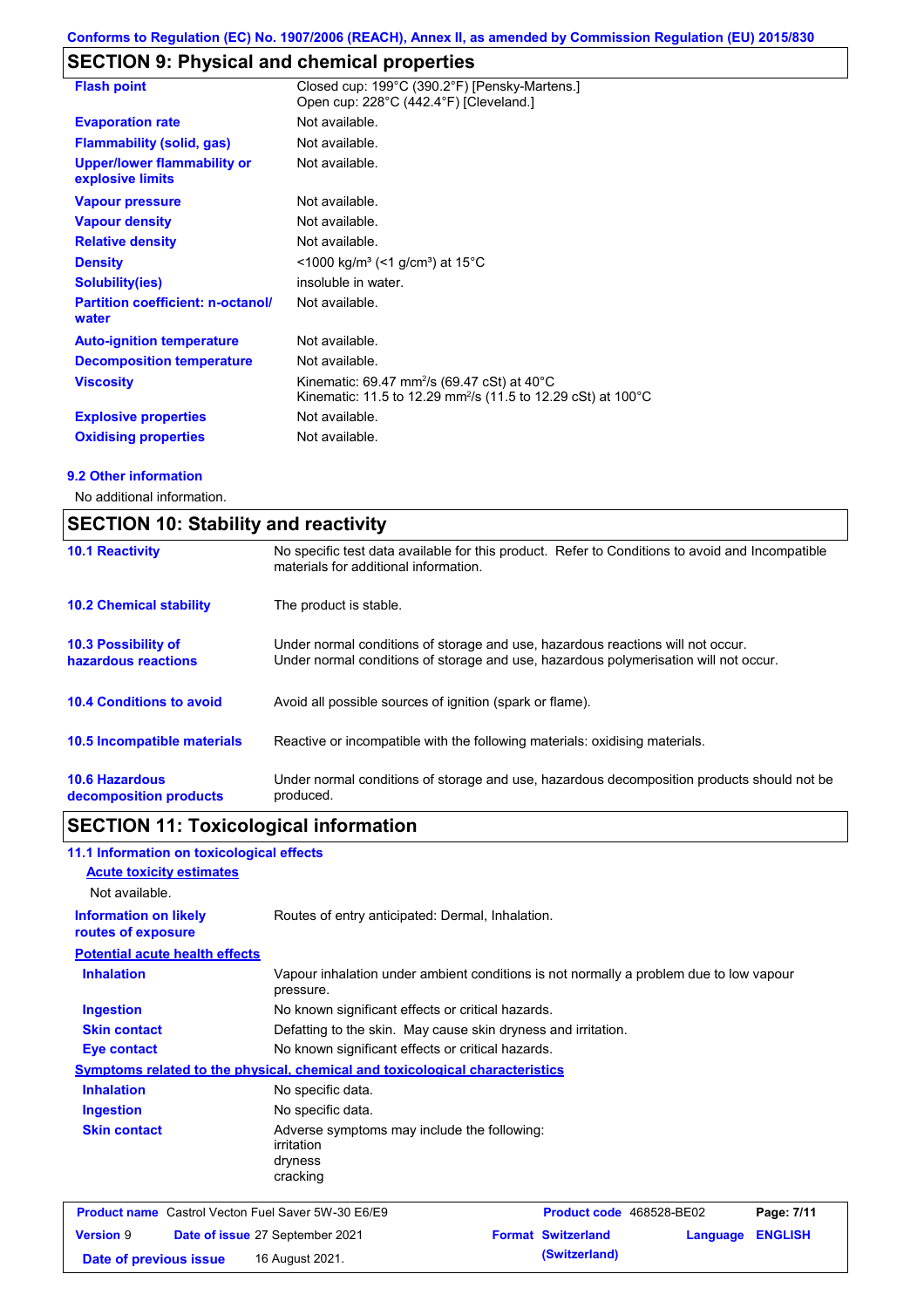# **SECTION 11: Toxicological information**

| Eye contact                             | No specific data.                                                                                                                                                                                                                                                                                                                                                                                        |
|-----------------------------------------|----------------------------------------------------------------------------------------------------------------------------------------------------------------------------------------------------------------------------------------------------------------------------------------------------------------------------------------------------------------------------------------------------------|
|                                         | Delayed and immediate effects as well as chronic effects from short and long-term exposure                                                                                                                                                                                                                                                                                                               |
| <b>Inhalation</b>                       | Overexposure to the inhalation of airborne droplets or aerosols may cause irritation of the<br>respiratory tract.                                                                                                                                                                                                                                                                                        |
| <b>Ingestion</b>                        | Ingestion of large quantities may cause nausea and diarrhoea.                                                                                                                                                                                                                                                                                                                                            |
| <b>Skin contact</b>                     | Prolonged or repeated contact can defat the skin and lead to irritation and/or dermatitis.                                                                                                                                                                                                                                                                                                               |
| Eye contact                             | Potential risk of transient stinging or redness if accidental eye contact occurs.                                                                                                                                                                                                                                                                                                                        |
| <b>Potential chronic health effects</b> |                                                                                                                                                                                                                                                                                                                                                                                                          |
| <b>General</b>                          | USED ENGINE OILS<br>Combustion products resulting from the operation of internal combustion engines contaminate<br>engine oils during use. Used engine oil may contain hazardous components which have the<br>potential to cause skin cancer. Frequent or prolonged contact with all types and makes of used<br>engine oil must therefore be avoided and a high standard of personal hygiene maintained. |
| <b>Carcinogenicity</b>                  | No known significant effects or critical hazards.                                                                                                                                                                                                                                                                                                                                                        |
| <b>Mutagenicity</b>                     | No known significant effects or critical hazards.                                                                                                                                                                                                                                                                                                                                                        |
| <b>Developmental effects</b>            | No known significant effects or critical hazards.                                                                                                                                                                                                                                                                                                                                                        |
| <b>Fertility effects</b>                | No known significant effects or critical hazards.                                                                                                                                                                                                                                                                                                                                                        |

# **SECTION 12: Ecological information**

#### **12.1 Toxicity**

### **12.2 Persistence and degradability**

Partially biodegradable.

#### **12.3 Bioaccumulative potential**

This product is not expected to bioaccumulate through food chains in the environment.

| <b>12.4 Mobility in soil</b>                                  |                                                                      |
|---------------------------------------------------------------|----------------------------------------------------------------------|
| <b>Soil/water partition</b><br>coefficient (K <sub>oc</sub> ) | Not available.                                                       |
| <b>Mobility</b>                                               | Spillages may penetrate the soil causing ground water contamination. |

#### **12.5 Results of PBT and vPvB assessment**

Product does not meet the criteria for PBT or vPvB according to Regulation (EC) No. 1907/2006, Annex XIII.

#### **12.6 Other adverse effects**

**Other ecological information**

**Methods of disposal**

Spills may form a film on water surfaces causing physical damage to organisms. Oxygen transfer could also be impaired.

### **SECTION 13: Disposal considerations**

### **13.1 Waste treatment methods**

### **Product**

**Hazardous waste** Yes. Where possible, arrange for product to be recycled. Dispose of via an authorised person/ licensed waste disposal contractor in accordance with local regulations.

### **European waste catalogue (EWC)**

| Waste code | <b>Waste designation</b>                |
|------------|-----------------------------------------|
| 13 02 08*  | other engine, gear and lubricating oils |

However, deviation from the intended use and/or the presence of any potential contaminants may require an alternative waste disposal code to be assigned by the end user.

### **Packaging**

| <b>Methods of disposal</b> | Where possible, arrange for product to be recycled. Dispose of via an authorised person/<br>licensed waste disposal contractor in accordance with local regulations.                                                                    |
|----------------------------|-----------------------------------------------------------------------------------------------------------------------------------------------------------------------------------------------------------------------------------------|
| <b>Special precautions</b> | This material and its container must be disposed of in a safe way. Empty containers or liners<br>may retain some product residues. Avoid dispersal of spilt material and runoff and contact with<br>soil, waterways, drains and sewers. |

| <b>Product name</b> Castrol Vecton Fuel Saver 5W-30 E6/E9 |  | <b>Product code</b> 468528-BE02 |  | Page: 8/11                |                         |  |
|-----------------------------------------------------------|--|---------------------------------|--|---------------------------|-------------------------|--|
| <b>Version 9</b>                                          |  | Date of issue 27 September 2021 |  | <b>Format Switzerland</b> | <b>Language ENGLISH</b> |  |
| Date of previous issue                                    |  | 16 August 2021.                 |  | (Switzerland)             |                         |  |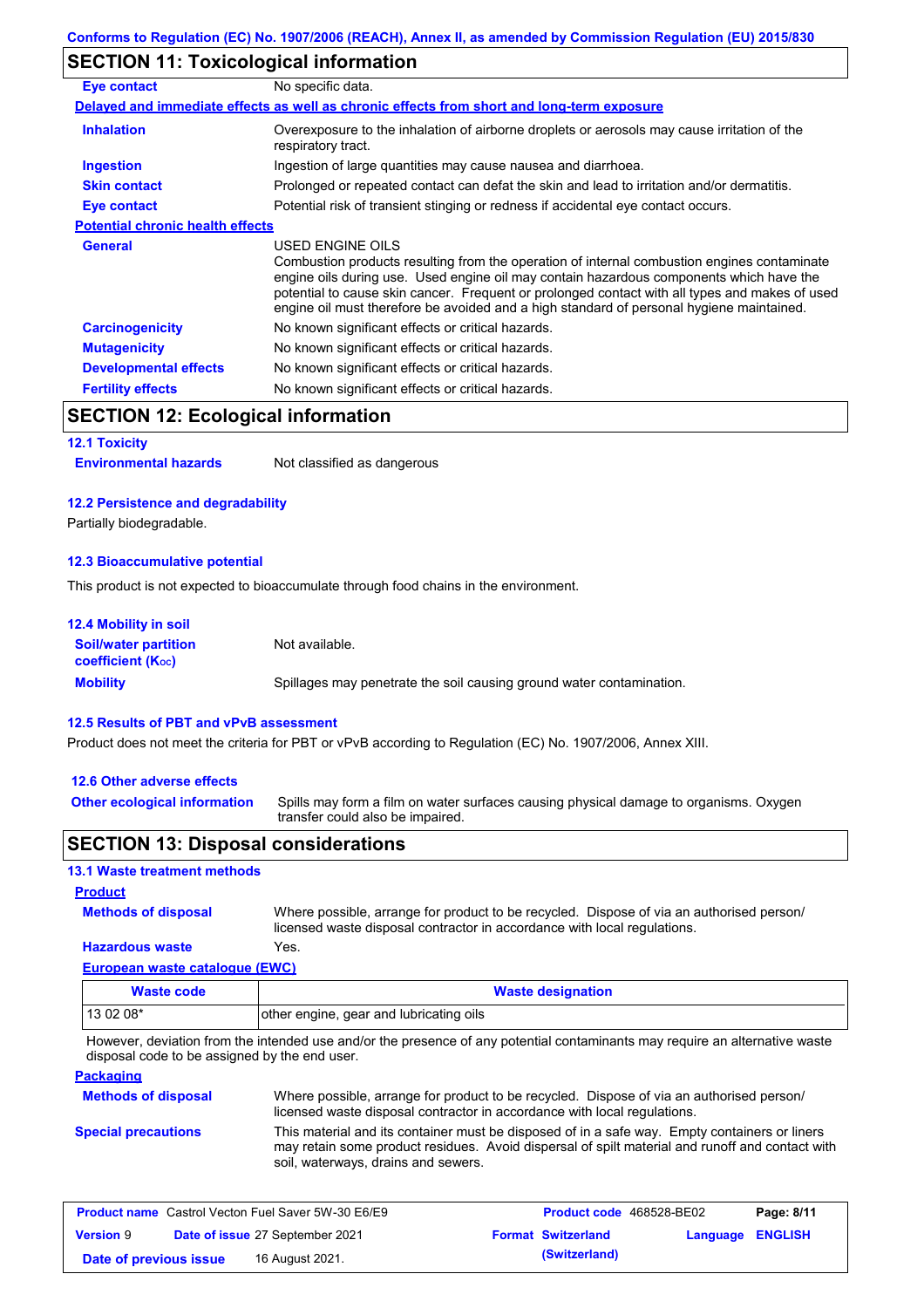# **SECTION 13: Disposal considerations**

**References** Commission 2014/955/EU Directive 2008/98/EC

# **SECTION 14: Transport information**

|                                           | <b>ADR/RID</b> | <b>ADN</b>     | <b>IMDG</b>    | <b>IATA</b>    |
|-------------------------------------------|----------------|----------------|----------------|----------------|
| 14.1 UN number                            | Not regulated. | Not regulated. | Not regulated. | Not regulated. |
| 14.2 UN proper<br>shipping name           |                |                |                |                |
| <b>14.3 Transport</b><br>hazard class(es) |                |                | ÷              |                |
| 14.4 Packing<br>group                     |                |                |                |                |
| 14.5<br><b>Environmental</b><br>hazards   | No.            | No.            | No.            | INo.           |
| <b>Additional</b><br><b>information</b>   |                |                |                |                |

**14.6 Special precautions for user** Not available.

| <b>14.7 Transport in bulk</b> | Not available. |
|-------------------------------|----------------|
| according to IMO              |                |
| instruments                   |                |

### **SECTION 15: Regulatory information**

### **15.1 Safety, health and environmental regulations/legislation specific for the substance or mixture**

### **EU Regulation (EC) No. 1907/2006 (REACH)**

**Annex XIV - List of substances subject to authorisation Substances of very high concern** None of the components are listed. None of the components are listed. **Annex XIV**

### **EU Regulation (EC) No. 1907/2006 (REACH)**

| <b>Annex XVII - Restrictions</b><br>on the manufacture.<br>placing on the market<br>and use of certain<br>dangerous substances,<br>mixtures and articles | Not applicable.                                                                                                                |
|----------------------------------------------------------------------------------------------------------------------------------------------------------|--------------------------------------------------------------------------------------------------------------------------------|
| <b>Other regulations</b>                                                                                                                                 |                                                                                                                                |
| <b>REACH Status</b>                                                                                                                                      | The company, as identified in Section 1, sells this product in the EU in compliance with the<br>current requirements of REACH. |
| <b>United States inventory</b><br>(TSCA 8b)                                                                                                              | All components are active or exempted.                                                                                         |
| <b>Australia inventory (AICS)</b>                                                                                                                        | All components are listed or exempted.                                                                                         |
| <b>Canada inventory</b>                                                                                                                                  | All components are listed or exempted.                                                                                         |
| <b>China inventory (IECSC)</b>                                                                                                                           | At least one component is not listed.                                                                                          |
| <b>Japan inventory (ENCS)</b>                                                                                                                            | All components are listed or exempted.                                                                                         |
| <b>Korea inventory (KECI)</b>                                                                                                                            | All components are listed or exempted.                                                                                         |
| <b>Philippines inventory</b><br>(PICCS)                                                                                                                  | All components are listed or exempted.                                                                                         |
| <b>Taiwan Chemical</b><br><b>Substances Inventory</b><br>(TCSI)                                                                                          | All components are listed or exempted.                                                                                         |

| <b>Product name</b> Castrol Vecton Fuel Saver 5W-30 E6/E9 |  |                                 | <b>Product code</b> 468528-BE02 |          | Page: 9/11     |
|-----------------------------------------------------------|--|---------------------------------|---------------------------------|----------|----------------|
| <b>Version 9</b>                                          |  | Date of issue 27 September 2021 | <b>Format Switzerland</b>       | Language | <b>ENGLISH</b> |
| Date of previous issue                                    |  | 16 August 2021.                 | (Switzerland)                   |          |                |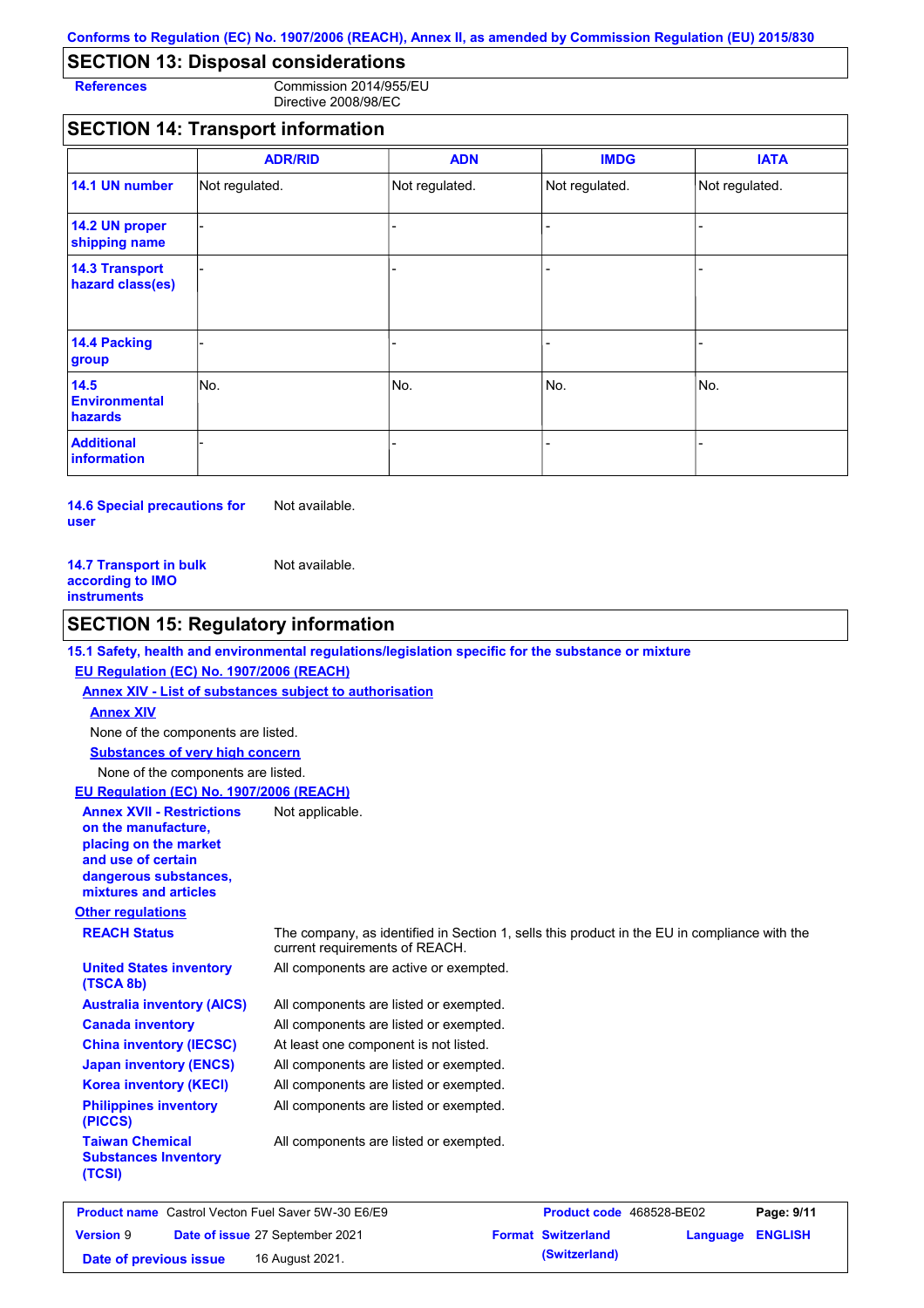# **SECTION 15: Regulatory information**

**Ozone depleting substances (1005/2009/EU)** Not listed.

### **Prior Informed Consent (PIC) (649/2012/EU)**

Not listed.

### **EU - Water framework directive - Priority substances**

None of the components are listed.

**Seveso Directive**

**National regulations** This product is not controlled under the Seveso Directive.

| <b>VOC content</b>          | 0%                                                                                          |
|-----------------------------|---------------------------------------------------------------------------------------------|
| <b>15.2 Chemical safety</b> | A Chemical Safety Assessment has been carried out for one or more of the substances within  |
| assessment                  | this mixture. A Chemical Safety Assessment has not been carried out for the mixture itself. |

# **SECTION 16: Other information**

| <b>Abbreviations and acronyms</b> | ADN = European Provisions concerning the International Carriage of Dangerous Goods by                                        |                           |                  |             |
|-----------------------------------|------------------------------------------------------------------------------------------------------------------------------|---------------------------|------------------|-------------|
|                                   | Inland Waterway                                                                                                              |                           |                  |             |
|                                   | ADR = The European Agreement concerning the International Carriage of Dangerous Goods by                                     |                           |                  |             |
|                                   | Road                                                                                                                         |                           |                  |             |
|                                   | ATE = Acute Toxicity Estimate                                                                                                |                           |                  |             |
|                                   | <b>BCF = Bioconcentration Factor</b>                                                                                         |                           |                  |             |
|                                   | CAS = Chemical Abstracts Service                                                                                             |                           |                  |             |
|                                   | CLP = Classification, Labelling and Packaging Regulation [Regulation (EC) No. 1272/2008]<br>CSA = Chemical Safety Assessment |                           |                  |             |
|                                   | CSR = Chemical Safety Report                                                                                                 |                           |                  |             |
|                                   | <b>DMEL = Derived Minimal Effect Level</b>                                                                                   |                           |                  |             |
|                                   | DNEL = Derived No Effect Level                                                                                               |                           |                  |             |
|                                   | EINECS = European Inventory of Existing Commercial chemical Substances                                                       |                           |                  |             |
|                                   | ES = Exposure Scenario                                                                                                       |                           |                  |             |
|                                   | EUH statement = CLP-specific Hazard statement                                                                                |                           |                  |             |
|                                   | EWC = European Waste Catalogue                                                                                               |                           |                  |             |
|                                   | GHS = Globally Harmonized System of Classification and Labelling of Chemicals                                                |                           |                  |             |
|                                   | IATA = International Air Transport Association                                                                               |                           |                  |             |
|                                   | IBC = Intermediate Bulk Container                                                                                            |                           |                  |             |
|                                   | <b>IMDG = International Maritime Dangerous Goods</b>                                                                         |                           |                  |             |
|                                   | LogPow = logarithm of the octanol/water partition coefficient                                                                |                           |                  |             |
|                                   | MARPOL = International Convention for the Prevention of Pollution From Ships, 1973 as                                        |                           |                  |             |
|                                   | modified by the Protocol of 1978. ("Marpol" = marine pollution)                                                              |                           |                  |             |
|                                   | OECD = Organisation for Economic Co-operation and Development                                                                |                           |                  |             |
|                                   | PBT = Persistent, Bioaccumulative and Toxic                                                                                  |                           |                  |             |
|                                   | <b>PNEC = Predicted No Effect Concentration</b>                                                                              |                           |                  |             |
|                                   | REACH = Registration, Evaluation, Authorisation and Restriction of Chemicals Regulation                                      |                           |                  |             |
|                                   | [Regulation (EC) No. 1907/2006]                                                                                              |                           |                  |             |
|                                   | RID = The Regulations concerning the International Carriage of Dangerous Goods by Rail                                       |                           |                  |             |
|                                   | <b>RRN = REACH Registration Number</b>                                                                                       |                           |                  |             |
|                                   | SADT = Self-Accelerating Decomposition Temperature                                                                           |                           |                  |             |
|                                   | SVHC = Substances of Very High Concern                                                                                       |                           |                  |             |
|                                   | STOT-RE = Specific Target Organ Toxicity - Repeated Exposure                                                                 |                           |                  |             |
|                                   | STOT-SE = Specific Target Organ Toxicity - Single Exposure                                                                   |                           |                  |             |
|                                   | TWA = Time weighted average                                                                                                  |                           |                  |             |
|                                   | $UN = United Nations$                                                                                                        |                           |                  |             |
|                                   | UVCB = Complex hydrocarbon substance                                                                                         |                           |                  |             |
|                                   | VOC = Volatile Organic Compound                                                                                              |                           |                  |             |
|                                   | vPvB = Very Persistent and Very Bioaccumulative                                                                              |                           |                  |             |
|                                   | Varies = may contain one or more of the following 64741-88-4 / RRN 01-2119488706-23,                                         |                           |                  |             |
|                                   | 64741-89-5 / RRN 01-2119487067-30, 64741-95-3 / RRN 01-2119487081-40, 64741-96-4/ RRN                                        |                           |                  |             |
|                                   | 01-2119483621-38, 64742-01-4 / RRN 01-2119488707-21, 64742-44-5 / RRN                                                        |                           |                  |             |
|                                   | 01-2119985177-24, 64742-45-6, 64742-52-5 / RRN 01-2119467170-45, 64742-53-6 / RRN                                            |                           |                  |             |
|                                   | 01-2119480375-34, 64742-54-7 / RRN 01-2119484627-25, 64742-55-8 / RRN                                                        |                           |                  |             |
|                                   | 01-2119487077-29, 64742-56-9 / RRN 01-2119480132-48, 64742-57-0 / RRN                                                        |                           |                  |             |
|                                   | 01-2119489287-22, 64742-58-1, 64742-62-7 / RRN 01-2119480472-38, 64742-63-8,                                                 |                           |                  |             |
|                                   | 64742-65-0 / RRN 01-2119471299-27, 64742-70-7 / RRN 01-2119487080-42, 72623-85-9 /                                           |                           |                  |             |
|                                   | RRN 01-2119555262-43, 72623-86-0 / RRN 01-2119474878-16, 72623-87-1 / RRN                                                    |                           |                  |             |
|                                   | 01-2119474889-13                                                                                                             |                           |                  |             |
|                                   | Procedure used to derive the classification according to Regulation (EC) No. 1272/2008 [CLP/GHS]                             |                           |                  |             |
|                                   | <b>Product name</b> Castrol Vecton Fuel Saver 5W-30 E6/E9                                                                    | Product code 468528-BE02  |                  | Page: 10/11 |
| <b>Version 9</b>                  | Date of issue 27 September 2021                                                                                              | <b>Format Switzerland</b> | Language ENGLISH |             |

**Date of previous issue 16 August 2021. (Switzerland) (Switzerland)**